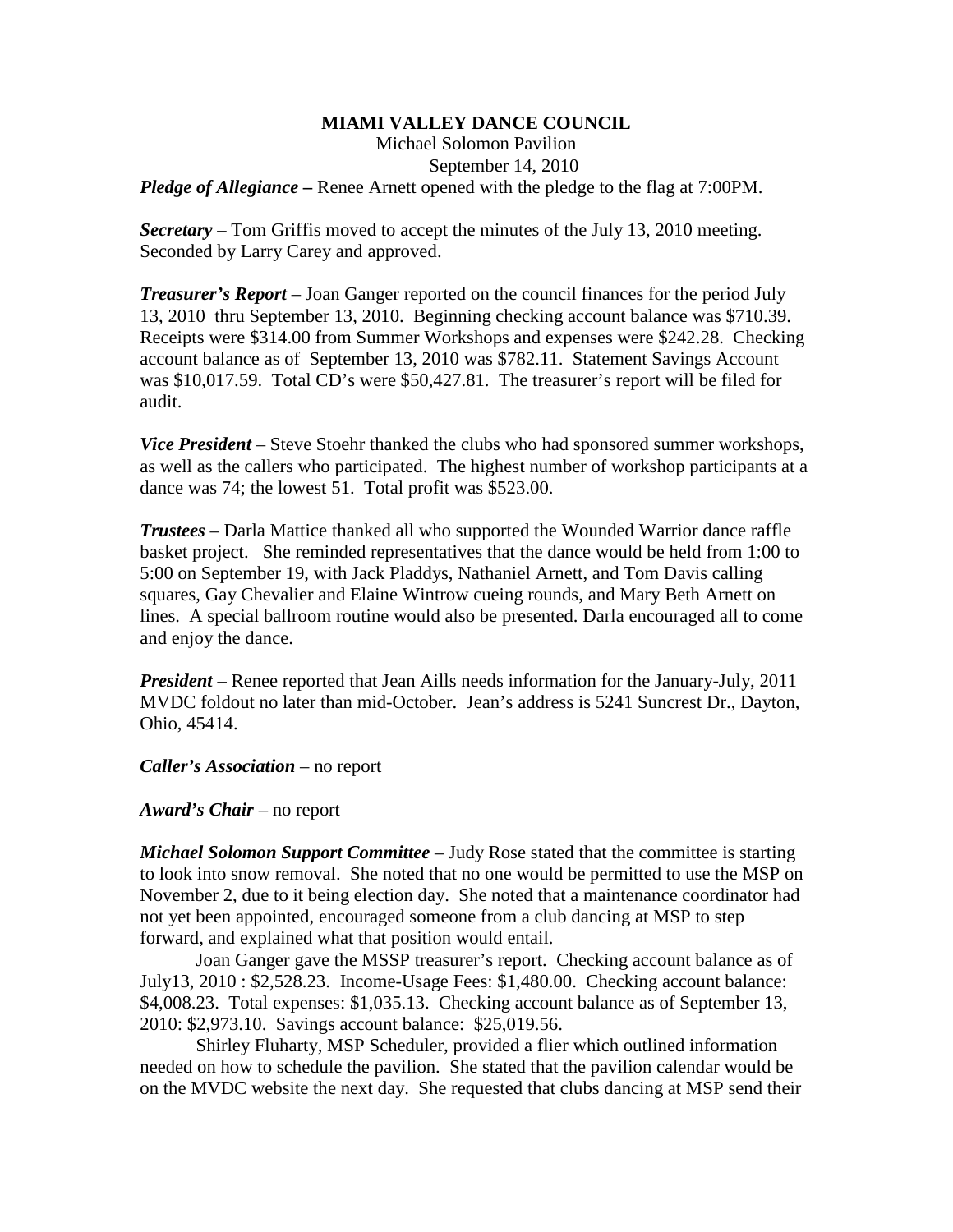schedules for 2011 with days, dates, time of event and how often it occurs. She pointed out that payments are sent to Joan Ganger at 1158 Cymar Dr. E, Beavercreek Oh. 45434. Checks are made out to Michael Solomon Support Committee, and payments are due by the first of the month following the scheduled event. Contracts need to be signed by clubs who do not dance at MSP on a regular basis. Outside groups must sign contracts and put down a deposit at the time of the request.

## *Hotline* – none

*State Corps* – Sharry Hayden announced that Bonnie Leyde is looking for Mini Legacy ideas for the next convention in Dayton. There were 911 registrations at the 2010 Cleveland convention. \$1800.00 was made; all from T-shirt sales. 2011 Dayton convention ribbons will be sent out in September. Baskets will be requested from State Corps Federations. Dancing, an Oregon District tour, and a Courthouse demo will begin at noon. The 2012 theme is "Akron Fantasy Danceland". 2013 location is the Columbus Shrine Club, with lots of free parking, restaurants, and hotels in the area. 538 Ohio dancers attended the Louisville national convention. Detroit needs help with programming and Showcase of Ideas. Advertising is \$25.00 for business card size.

*Historian –* Leslie Hyll is the new MCDC historian.

*Convention Committee* – Steve Hayden reported that he takes care of the MVDC calendar on the council website. If you are aware of changes taking place with your dance, please let him know so that he can update the calendar. See Steve to purchase convention shirts. \$125.00 was made at the Fall Round-up.

*Newsletter* –Cheryl Hornsby requested club information for the newsletter and reviewed how to do so. Go to<http://www.miamivalleydancecouncil.org/>. Click on "The Council", then on Cheryl's name under "Miami Valley Dance News Editor".

*Unfinished Business* – Linda Bishop thanked those who came to the Fall Round-Up.

*New Business* – Dick and Linda Bishop (Cardinal Squares) offered their services for teaching CPR /Automated Electronic Defibulator (AED). Cost would be \$20.00 per person from now through December. 14 people have been trained to date. One lesson takes 3-4 hours and they can teach 20 people at a time. Dick stated that many dance locations have an AED and recommended that as a part of the opening of each dance, to point out where the AED is located and ask that anyone who is trained raise their hand.

*Nominating Committee* – Jim Mattice announced that Ken Allen and Dale Blackburn are serving with him on the nominating committee. The slate for 2011 will consist of incumbents Renee Arnett (President), Steve Stoehr (Vice President), Joan Ganger (Treasurer), Myrna Allen (Secretary), Kathy Divens (Trustee) and Dan McDonough (Trustee). 2 trustees are needed to replace slots vacated by Darla Mattice and Linda Hastings. The nominating committee is recommending Dick Walser and Tom Griffis for